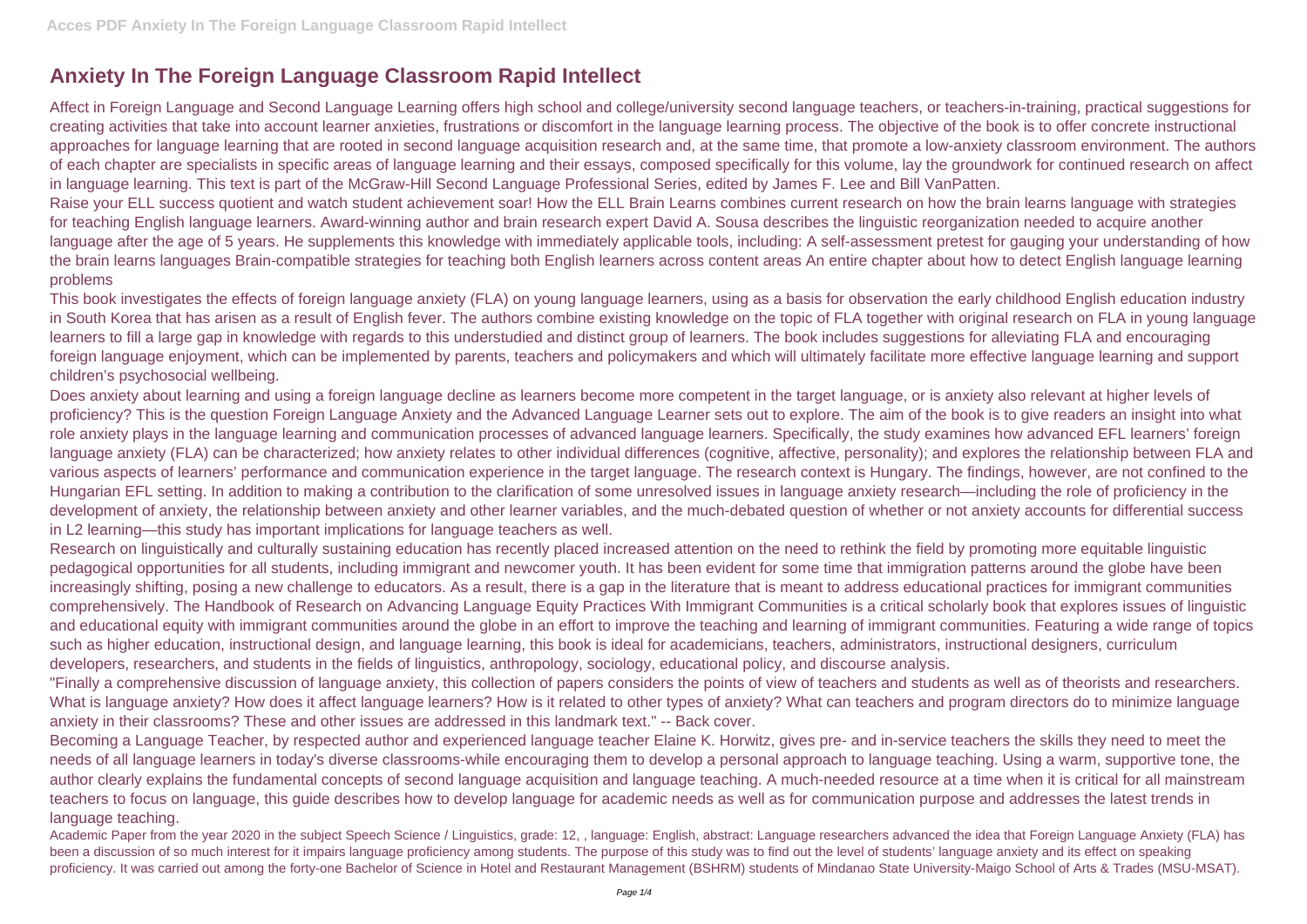Quantitative and qualitative research methods were employed. Data was collected using Horwitz et.al and Educational Testing Services materials. Furthermore, the mean and standard deviation was observed. These were carried out further using the Multiple Linear Regression procedure to determine the effects of the respondents' level of language anxiety in relation to speaking proficiency. Results revealed that the respondents' communication apprehension and negative evaluation had a high anxiety level. Respondents' high level of anxiety affected the way they communicate in English. On this premise, a Communication Enrichment Program was proposed to address the oral communication problem of the respondents.

Positive psychology is the scientific study of how human beings prosper and thrive. This is the first book in SLA dedicated to theories in positive psychology and their implications for language teaching, learning and communication. Chapters examine the characteristics of individuals, contexts and relationships that facilitate learning: positive emotional states such as love, enjoyment and flow, and character traits such as empathy, hardiness and perseverance. The contributors present several innovative teaching ideas to bring out these characteristics among learners. The collection thus blends new teaching techniques with cutting-edge theory and empirical research undertaken using qualitative, quantitative and mixed-methods approaches. It will be of interest to SLA researchers, graduate students, trainee and experienced teachers who wish to learn more about language learning psychology, individual differences, learner characteristics and new classroom practices. If you're learning or teaching a foreign language, or simply love languages, then The Anxious Language Learner is a must-read. An expert in the anxiety that often accompanies learning a foreign language, Dr. Taghreed M. Al-Saraj, takes you on the personal journey that led to the shocking discovery of her own language anxiety. She also unravels misconceptions about Saudi Arabia and in particular, the women who call it home. Read this book and you will ... \*understand the symptoms and causes of foreign language anxiety. \*discover how to coach yourself out of it. \*learn how teachers can quide their students through it.

Does public speaking paralyze you and tie your stomach into knots? Want to get a standing ovation every time? What goes into a dazzling opening and closing? Does the prospect of facing embarrassing judgment make your palms sweat? Or do you want to learn how to absolutely own the stage and become a magnetic speaker? Public speaking and presenting is one of the most common phobias -- and it's completely understandable. When else in our lives are we so open and vulnerable? But it's a necessary evil in all aspects of our lives, whether professionally and personally. From making a presentation in the boardroom to being more confident with the opposite sex, your speaking skills will take you to the next level and get what exactly what you want in your life. Fearless Public Speaking is the rare book that will (1) help you destroy your anxiety so you can confidently take any stage, and (2) once you're up there, be unforgettable and captivating as a speaker. The tenets in this book come from studying the experiences of the best presenters in the world, from CEOs, standup comics, to actors, and more. Jason Bax, noted actor, speaker, and entrepreneur, lends his thoughts in a guest chapter. And me? I'm a social skills and charisma coach, speaker, and semi-professional musician who thrives in front of the crowd... but I wasn't always like this - I know your struggles and I can help you from point A to point B! How will you learn to captivate audiences? •Why knowing where your audience gets their news is key to your memorability. •How to construct a bulletproof opening and closing. •How to make sure you reach any audience emotionally. •Overcoming stage fright and jitters with mental rehearsal techniques. As well as... •What rehearsed spontaneity is and how it makes your audience connect. •Stage presence techniques of the masters of performance like Freddie Mercury. •How standup comics own the stage and win over hostile crowds. •What a memory palace is and how it will help you memorize your speech. Put the audience in the palm of your hand, starting now! •Feel confident and empowered in taking the stage anywhere, anytime. •Speak your way to better jobs and relationships with each mini-presentation. •Build a reputation as an effective and engaging speaker. •Learn to overcome judgment and build self-confidence. •Own the room, audience, and applause.

Learning Under the Lens: Applying Findings from the Science of Learning to the Classroom highlights the innovative approach being undertaken by researchers from the disparate fields of neuroscience, education and psychology working together to gain a better understanding of how we learn, and its potential to impact student learning outcomes. The book is structured in four parts: 'Science of learning: a policy perspective' sets the scene for this emerging field of research; 'Self regulation of learning' and 'Technology and learning' feature findings by eminent international and national researchers in the field and provides an insight into some of the innovative research illustrating the depth, breadth and multi-disciplinarity of the research; and 'Research translation' focuses on the scaled-up implementation of research findings in authentic learning settings, and showcases research findings which are having impact in learning environments. This fascinating book is intended as a reference tool to create awareness among researchers, policy makers, and education practitioners of the research being undertaken in the science of learning field and its potential to impact student learning outcomes. "According to research, Foreign Language Classroom Anxiety hinders students in second language acquisition. Foreign language anxiety is most hindering to students' success when they are performing speaking activities. Anxiety affects students' ability to receive input, process input, and produce an oral response. There is concrete evidence in recent research that lowering students' foreign language anxiety will improve their ability to be more successful in the second language classroom. This project sought to prove that anxiety-reducing strategies would reduce student anxiety and increase student scores on speaking tests. Based on the scores of additional tests and the results of the Foreign Language Classroom Anxiety Scale, the students' anxiety scores showed a decrease and the speaking test scores showed an increase"--Author's abstract.

This book provides an overview of current theory, research and practice in the field of language anxiety and brings together a range of perspectives on this psychological construct in a single volume. Chapters show that language anxiety can be viewed as a complex and dynamic construct and can be researched using different methods and frameworks.

Already the focus of much interest for 50 years, the study of foreign language learning anxiety (FLLA) still remains a popular research topic among scholars in Western countries. FLLA is believed to be an important cause of students' "dumb English". Considering the paucity of monographs on FLLA in China, this book represents an important step towards filling this gap. The author uses his PhD dissertation as a foundation for reviewing and discussing previous literature, as well as the current status of and major issues concerning FLLA worldwide. The book explores FLLA in China by using innovative triangulated research methodology, combining both quantitative and qualitative methods, namely surveys, focused interviews, and classroom observations. It also highlights the significance and implications of the research results and predicts the future of global FLLA research with a particular focus on China. Readers will discover the latest developments and issues concerning FLLA, causes of FLLA, and verified, effective strategies for alleviating such anxiety.

The Routledge Handbook of Instructed Second Language Acquisition is the first collection of state-of-the-art papers pertaining to Instructed Second Language Acquisition (ISLA). Written by 45 world-renowned experts, the entries are full-length articles detailing pertinent issues with up-to-date references. Each chapter serves three purposes: (1) provide a review of current literature and discussions of cutting edge issues; (2) share the authors' understanding of, and approaches to, the issues; and (3) provide direct links between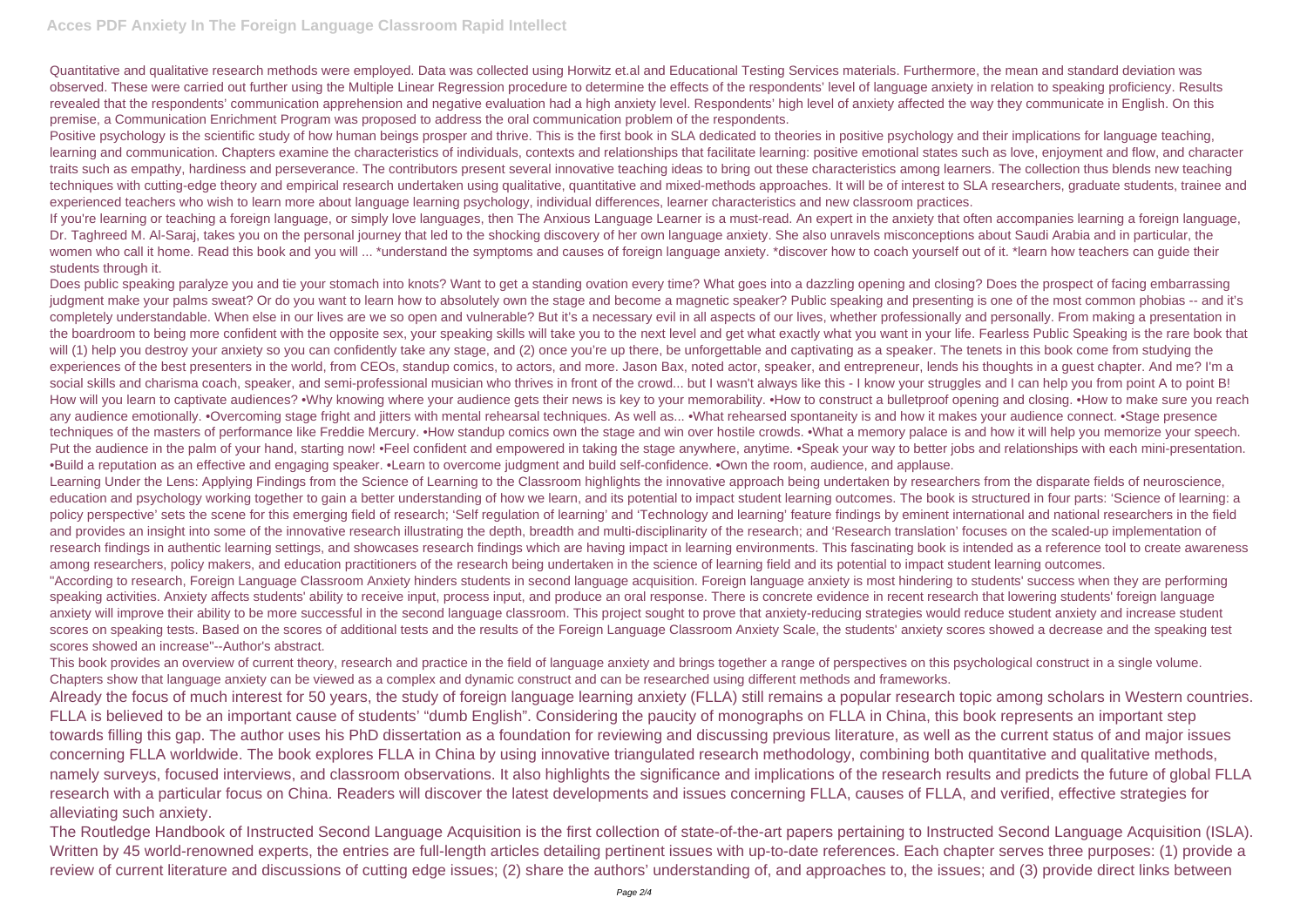research and practice. In short, based on the chapters in this handbook, ISLA has attained a level of theoretical and methodological maturity that provides a solid foundation for future empirical and pedagogical discovery. This handbook is the ideal resource for researchers, graduate students, upper-level undergraduate students, teachers, and teachereducators who are interested in second language learning and teaching. .

Foreign language anxiety is widely used to describe the feeling of tension and apprehension, which is specifically associated with second language contexts, including speaking, listening and learning. It is a distinct complex of self-perceptions, beliefs, feelings and behaviors related to classroom language learning arising from the uniqueness of the language learning process. In general, students who struggle with anxiety are more likely to struggle with reading, writing and most notably, listening comprehension and speaking. Research shows that students, regardless of anxiety within a specific category of language-skill-specific anxiety, tend to have a general feeling of low-self confidence. This book examines the dynamics of the anxiety phenomena.

Scientific Study from the year 2016 in the subject English - Pedagogy, Didactics, Literature Studies, , language: English, abstract: This paper presents an empirical study of Foreign Language Anxiety in Chinese university students learning English as a foreign language. The subjects of the present study were 344 college students from Mainland China. They responded to a 5-point Likert scale questionnaire adapted from Horwitz's Foreign Language Classroom Anxiety Scale (FLCAS). Their responses to the questionnaire were submitted to exploratory factor analysis and confirmatory factor analysis (with the help of statistical package of SPSS and AMOS) for identifying anxiety dimensions. The results show that four dimensions of anxiety exist among the subjects and the two dimensions of the FLCAS were closely examined to find the extent to which that the four-factor model adequately fit the data. The fit indices suggested that the instrument measuring the dimensions of anxiety specific to college students in China was valid construct-wise and reliable for future use.

This guide book is designed in response to the overwhelming need to find some practical techniques to control learners foreign language anxiety and to promote their motivation to learn English as a foreign language. Anxiety-controlling strategies provided in this guide are practical means developed to tackle anxiety sources that usually stem from learner's characteristics, learner's beliefs about learning a foreign language, teacher's characteristics, language testing, classroom atmosphere, learning procedures, etc. Motivation-promoting strategies involve those targeting situation-specific learner motivational dispositions, such as developing a positive relationship with learners; and promoting learner curiosity, self-confidence, and autonomy.

2017 saw the 25th conference for the European Association of Computer-Assisted Language Learning (EUROCALL). Every year, EUROCALL serves as a rich venue to share research, practice, new ideas, and to make new international friends – and this year was no different. It is an innovative and inspiring conference in which researchers and practitioners share their novel

The book aims to provide an archival forum for researchers, academics, practitioners, and industry professionals interested and/or engaged in the reform of the ways of teaching and learning through advancing current learning environments towards smart learning environments. It facilitates opportunities for discussions and constructive dialogue among various stakeholders on the limitations of existing learning environments, need for reform, innovative uses of emerging pedagogical approaches and technologies, and sharing and promotion of best practices, leading to the evolution, design and implementation of smart learning environments. The focus of the contributions in this book is on the interplay of pedagogy, technology and their fusion towards the advancement of smart learning environments. Various components of this interplay include but are not limited to: ? Pedagogy: learning paradigms, assessment paradigms, social factors, policy; ? Technology: emerging technologies, innovative uses of mature technologies, adoption, usability, standards, and emerging/new technological paradigms (open educational resources, cloud computing, etc.); ? Fusion of pedagogy and technology: transformation of curriculum, transformation of teaching behavior, transformation of administration, best practices of infusion, piloting of new ideas.

Foreign Language Anxiety and the Advanced Language LearnerA Study of Hungarian Students of English as a Foreign LanguageCambridge Scholars Publishing This book presents theoretical considerations and the results of empirical research on pronunciation learning strategies (PLS) deployed by pre-service trainee teachers majoring in English as a foreign language who experienced different levels of language anxiety (LA). The theoretical part focuses on the concepts of pronunciation learning, pronunciation-learning strategies and language anxiety and includes an overview of recent empirical research dealing with various related issues. The empirical section of the book presents the findings of a research project that investigated the interplay between PLS and LA, in which both quantitative and qualitative data were collected. Based on the findings, the author proposes two profiles of anxious and nonanxious EFL trainee teachers who support their pronunciation learning with an array of pronunciation learning strategies and tactics.

Research results over the past decades have consistently demonstrated that a key reason why many second language learners fail--while some learners do better with less effort--lies in various learner attributes such as personality traits, motivation, or language aptitude. In psychology, these attributes have traditionally been called "individual differences." The scope of individual learner differences is broad--ranging from creativity to learner styles and anxiety--yet there is no current, comprehensive, and unified volume that provides an overview of the considerable amount of research conducted on various language learner differences, until now. Each chapter in this new volume focuses on a different individual difference variable. Besides a review of the relevant second language literature, Zoltán Dörnyei presents a concise overview of the psychological research involving each topic. A key concern for the author has been to define the various learner factors as measurable constructs and therefore the discussion includes a summary of the most famous tests and questionnaires in each domain. A wide range of readers will benefit from this book--students in linguistics, applied linguistics, modern languages, and psychology programs; second language teachers participating in in-service training courses; and researchers in second language acquisition and psychology.